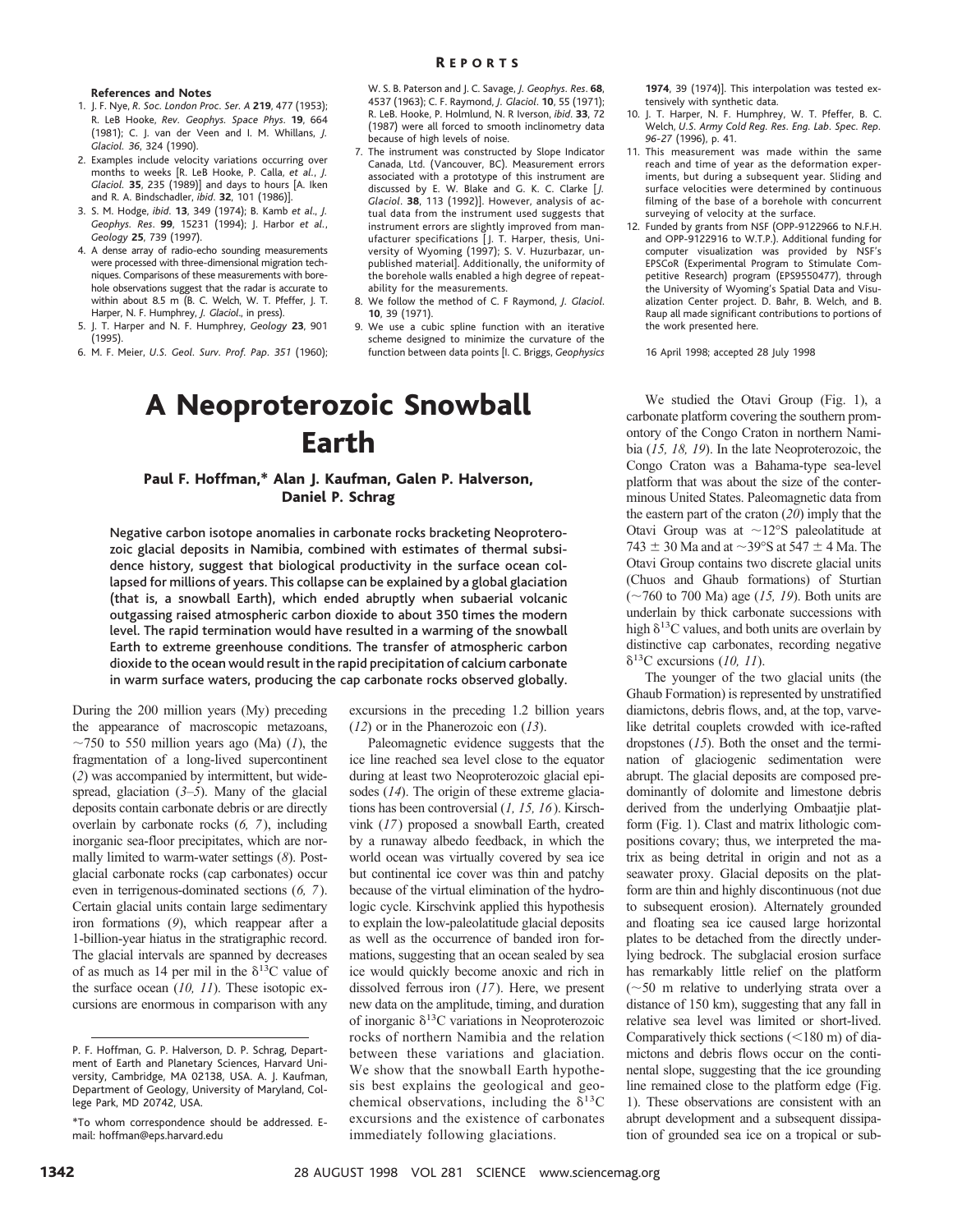tropical platform, consistent with a snowball glaciation.

We measured inorganic  $\delta^{13}$ C values of carbonate rocks that spanned the glacial interval from several sections (Fig. 2) (*10, 11*). In general,  $\delta^{13}$ C values are rather insensitive to diagenesis because aqueous fluids contain little carbon in comparison with carbonate rocks (*21*). This inference is supported by the overall agreement of the pattern of isotopic variations from multiple sections. The  $\delta^{13}$ C data on the platform (summarized in a composite section in Fig. 3) show that (i) preglacial values are 5 to 9 per mil through  $>200$  m of section just below the subglacial surface; (ii) values fall abruptly to as low as  $-5$  per mil in the final regressive platformal parasequences and slope apron directly beneath the subglacial uncomformity; and (iii) immediate postglacial values are about  $-3$  per mil ( $\sim$ 2 per mil higher than minimum preglacial values), decline through  $\sim$ 40 m of section to a nadir of  $-6$  per mil, and then rise to 0 per mil at about 480 m above the base of the cap carbonate. Lesser subglacial  $\delta^{13}$ C downturns are known elsewhere on the Otavi platform (*22*) and on other continents (*10, 11*). The

overall negative  $\delta^{13}$ C excursion occupies  $\sim$  500 m of the platformal carbonate section. Much of the lateral variance in  $\delta^{13}$ C curves between sections (Fig. 2) can be accounted for in terms of subglacial erosional truncation and slope progradation.

Constraints on the duration of the isotopic excursion from a model of thermally driven subsidence of the platform (*15*) allow a maximum subsidence rate of 14 m/My (equivalent to a maximum carbonate accumulation rate, with sediment loading, of  $\sim$  50 m/My). The  $\delta^{13}C$ excursion begins and ends in sediments deposited near nonglacial sea level and occupies a total thickness on the platform of  $\sim$  500 m ( $\sim$  50 m of which can be accounted for isostatically as a consequence of subglacial erosion). The remainder of the thickness  $(\sim 450 \text{ m})$  required time-dependent thermal subsidence for its accommodation. Thus, the minimum time required to accommodate the  $\delta^{13}$ C excursion (below 0 per mil) was 9 My [450 m/(50 m/My)]. Stratigraphic mapping shows that no tectonic activity occurred at the time of the  $\delta^{13}$ C excursion that would affect the subsidence calculation. We cannot estimate the time span of the

deposition of the cap carbonate because we do not know the water depth or the potential glacioeustatic and ice-loading effects at the onset of deposition.

If we interpret the  $\delta^{13}$ C excursion in terms of carbon burial fluxes, then the proportion of organic carbon to total carbon burial changed from almost 0.5 before the glacial deposits to virtually zero immediately after. Carbonates, precipitated from an ocean in which most biological productivity had ceased for a time period greatly exceeding the carbon residence time  $(>10^5$  years), would approach a value of  $-5$  to  $-7$  per mil, which is the isotopic composition of carbon entering the ocean (*23, 24*). The isotopic pattern, therefore, is consistent with the hypothesis of a snowball Earth, in which oceanic photosynthesis would be severely reduced for millions of years because the ice cover would block out sunlight. Meltwater pools and bare ground, exposed through gravitational thinning and ablation of ice sheets without much rejuvenative snowfall, might provide refugia for a variety of bacteria and simple eukaryotes.

Caldeira and Kasting (*25*) estimated that, at

Ar A ① **Fig. 1.** Stratigraphic cross sections of the Otavi carbonate slope (A–B and C–D) and platform (E–F and G–H) in northwest Namibia, showing the measured sections in Fig. 2 (indicated by circled numbers).



www.sciencemag.org SCIENCE VOL 281 28 AUGUST 1998 1343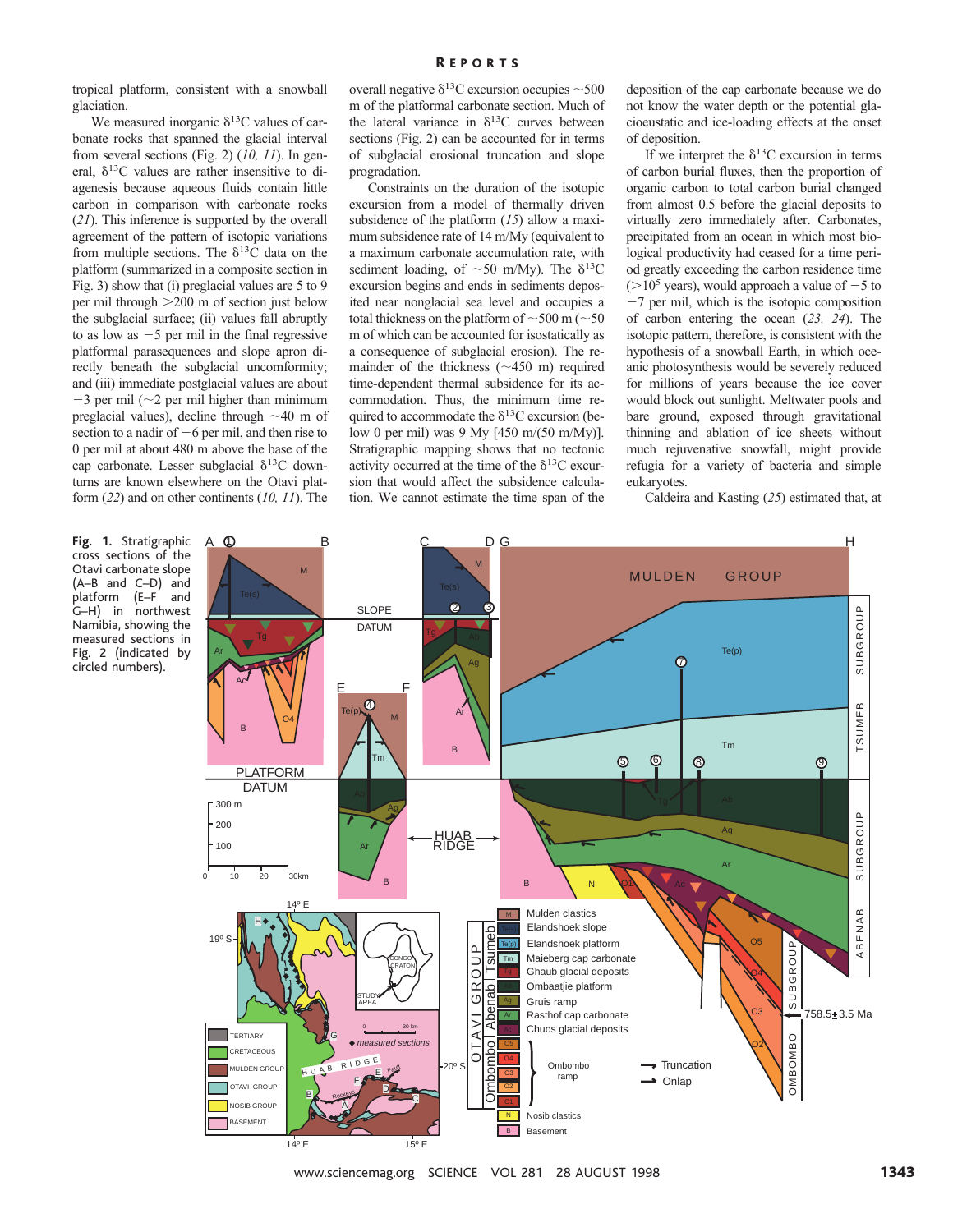#### R EPORTS

present, it would take  $\sim 0.12$  bar of atmospheric  $CO<sub>2</sub>$  from volcanic input to overcome a snowball albedo and cause meltback. This estimate implies that a snowball glaciation would last

**Fig. 2.** Measured sections of carbonates bracketing the Ghaub glaciation in a southnorth profile across the Otavi platform and slope. The extended negative  $\delta^{13}C$  excursion is centered on the Maieberg cap carbonate on the platform, and its condensed stratigraphic equivalent is on the continental slope. The  $\delta^{13}$ C values decline from positive preglacial values that are stratigraphically beneath Ghaub glacial deposits or the bare glaciated surface. The crossover from positive to negative values occurs in a 25-mthick parasequence, which can be correlated regionally and<br>which is variably is variably truncated by the subglacial surface.



crease this estimate. In the Neoproterozoic, the duration of a snowball glaciation would be longer because of lower solar luminosity as well as reduced pelagic deposition of carbonate,

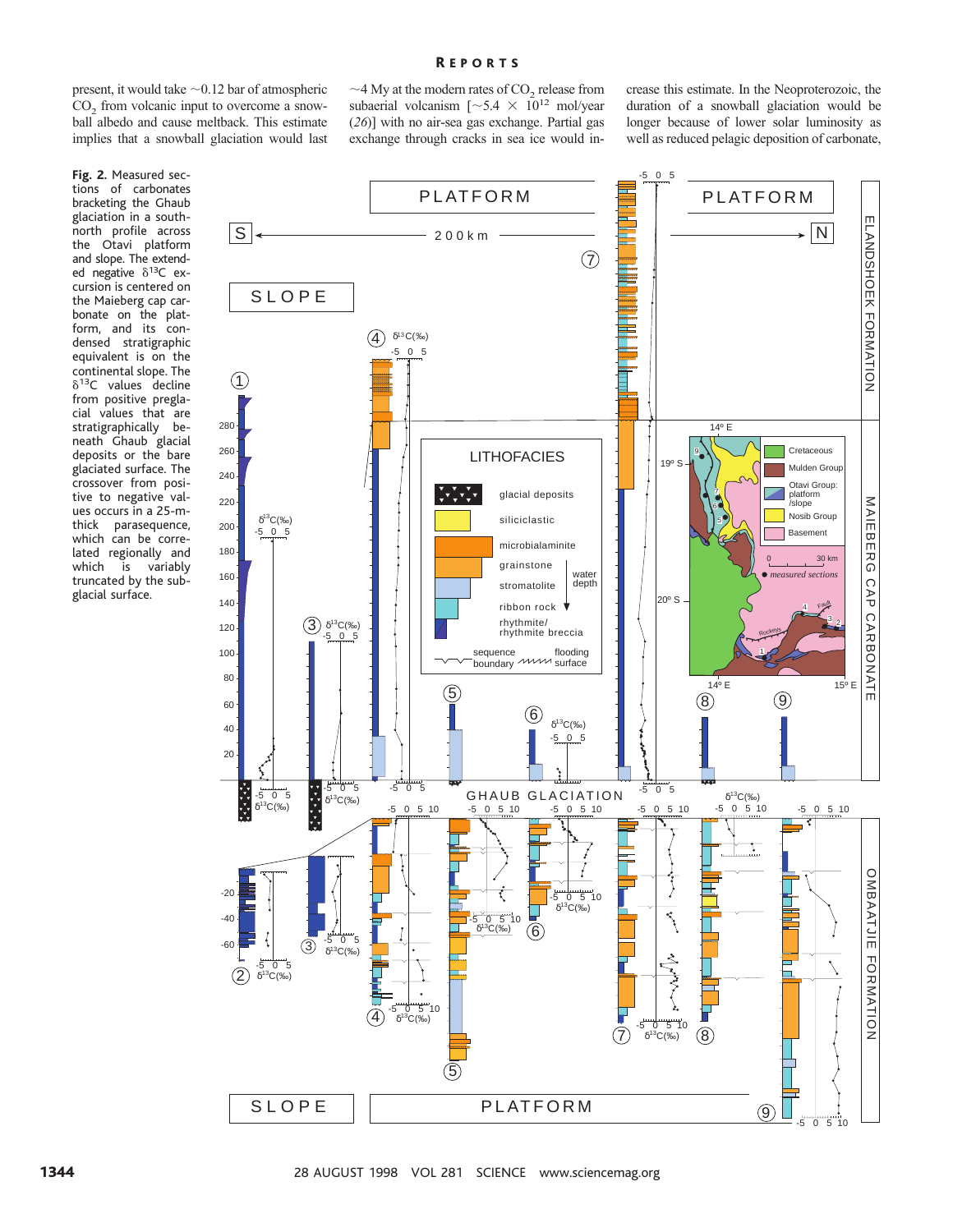which would lower the release rates of volcanic CO2 at convergent margins (*27*). A minimum value of 4 My and a maximum estimate of 30 My (*25*) are broadly consistent with the 9 My duration of the isotopic excursion in the Otavi Group.

During a snowball glaciation, the Ca/Mg ratio of seawater would have increased because of hydrothermal activity at mid-ocean ridges and low-temperature alteration of basalt (*28*). Without the input of alkalinity from rivers, carbonate would dissolve in the deep sea, driven by the input of  $CO<sub>2</sub>$  from mid-ocean ridge volcanism, although this flux of CO<sub>2</sub> [ $\sim$ 0.83  $\times$ 1012 mol/year (*24*)] in the modern ocean is smaller than the  $CO<sub>2</sub>$  input to the atmosphere from subaerial volcanism. Air-sea gas exchange through cracks in the sea ice would intensify the carbonate dissolution. Hydrothermal activity without continental weathering would also decrease the Sr isotopic composition of seawater, although this effect might be small considering the buffering effect of carbonate dissolution during the glaciation as well as the lower Sr/Ca partitioning in inorganically precipitated carbonates (*29*) and, therefore, the higher Sr concentrations and the longer Sr residence time in Proterozoic oceans.

Once atmospheric  $CO<sub>2</sub>$  reached the critical concentration  $[$  ~120,000 parts per million (ppm) (*25*)], a transformation from icehouse to greenhouse conditions would occur quickly, as the albedo and water vapor feedbacks would enhance the warming with the opening of low-latitude oceans. This abrupt climate change would make Pleistocene glacial terminations seem slow in comparison. On meltback, gas exchange between the surface ocean and the high- $CO<sub>2</sub>$  atmosphere would first drive carbonate dissolution and then drive precipitation as cold deep waters with high concentrations of calcium and dissolved inorganic carbon mixed with warm tropical surface waters. Additional sources of alkalinity would come from intense continental weathering that was driven by warm temperatures, high levels of  $CO<sub>2</sub>$ , and a strong hydrologic cycle. Reducing atmospheric CO<sub>2</sub> pressure from 0.12 to 0.001 bar [that is, from terminal snowball conditions to normal Neoproterozoic values (*25*)] would provide  $\sim$ 2.5  $\times$  10<sup>20</sup> g of carbon, sufficient to produce  $\sim 8 \times 10^5$  km<sup>3</sup> of carbonate, which is enough to cover the entire present-day continental crust with a layer  $\sim$  5 m thick. The space that was created by thermal subsidence during a prolonged glacial period could be rapidly filled by the cap carbonate sequence, which is consistent with textural evidence in the Maieberg and other Neoproterozoic cap carbonates suggesting rapid deposition (*6, 7, 30*). Precipitation would be strongly localized on warm shallowwater platforms, where  $CaCO<sub>3</sub>$  solubility is minimized, which is in agreement with the

regional variation in cap carbonate thickness (*6, 7* ) and the observed increase in thickness of the negative  $\delta^{13}$ C excursion from the slope to the platform (Fig. 2). If the observed millimeter-scale laminations in cap carbonates are diurnal (the dominant cycle in the tropics), accumulation rates were  $\sim$ 40 cm/year (31).

The  $\delta^{13}$ C values in the Otavi Group are consistent with the snowball hypothesis. The initial decrease in  $\delta^{13}$ C values before the glaciation on the tropical platform implies a decrease in productivity relative to carbonate deposition, perhaps because of colder conditions  $(-20 \text{ to } 0)$ m; Fig. 3). During the glaciation, if there was no air-sea gas exchange, both the ocean and the atmosphere would have similar  $\delta^{13}$ C values, equivalent to the hydrothermal or the volcanic input ( $-5$  to  $-7$  per mil). At the termination, isotopic fractionation associated with the hydration of CO<sub>2</sub> would raise the  $\delta^{13}$ C of dissolved inorganic carbon in the surface ocean, which is dominated by the large atmospheric reservoir. As the amount of  $CO<sub>2</sub>$  in the atmosphere subsided, the continued uptake of carbon with higher  $\delta^{13}$ C values would drive atmospheric  $\delta^{13}$ C down through Rayleigh distillation, while the ocean would read  $-5$  per mil because of mass balance and mixing with the deep ocean. Thus, the  $\delta^{13}$ C values of the cap carbonate start out somewhat higher than  $-5$  per mil but quickly decrease to the low values of the glacial atmosphere (0 to 40 m; Fig. 3). The reestablishment of the biological pump drove values back up toward preglacial levels over a stratigraphic thickness determined by sedimentation rate, which is much higher on the platform than on the continental slope (Fig. 2).

A review of the alternative hypotheses that attempt to explain various aspects of Neoproterozoic isotopic excursions and glacial events reveals contradictions between each of the hypotheses and our data from Namibia (*15*). A popular model asserts that the isotopic anomalies were driven by alternating periods of ocean stagnation and overturn, corresponding to positive and negative surface-water  $\delta^{13}$ C values, respectively (*10, 11, 32*). The model predicts that the duration of the negative excursion should be limited by the residence time of carbon in the ocean  $\lbrack < 10^5$  years) (6, 7, *23*)], which is inconsistent with our estimate of the duration of the excursion in the Otavi Group.

To simulate a snowball Earth, coupled energy-balance models require that atmospheric CO<sub>2</sub> levels be lowered dramatically  $(\sim 10^{-4}$  bar), even with lower-than-present solar luminosity (*33*). Fragmentation of the Rodinia supercontinent may have contributed to the  $CO<sub>2</sub>$  drawdown (1, 2) by creating many new continental margins, which are major repositories for organic carbon in the modern ocean (34), consistent with the high  $\delta^{13}C$ 

values observed before the glaciation. This is also consistent with the observation that Sturtian ( $\sim$ 760 to 700 Ma) and Varangian ( $\sim$ 620 to 550 Ma) glaciations accompanied the opening of the Pacific and Iapetus oceans, respectively (*5*), and might explain why the only known older examples of similar carbon isotope excursions and low-latitude glaciations (*35*) accompanied the fragmentation of a late Archean megacontinent. We speculate that higher solar luminosity, less efficient burial of organic carbon due to bioturbation, and limits on primary productivity due to lower levels of nutrient iron and phosphorus (*36* ) in the more oxic Phanerozoic ocean (*37* ) prevented Phanerozoic snowball Earth conditions.

Postglacial cap carbonates are predictable consequences of the recovery from a snowball Earth. Accordingly, the succession of late Neoproterozoic glaciations characterized by cap carbonates and large  $\delta^{13}$ C excursions (10, 11) should represent multiple episodes of runaway ice albedo. These episodes (cryochrons) should be useful for global correlation (*3–5*). A snowball Earth followed by extreme greenhouse conditions represents a strong source of selective pressure on the evolution of life in the Neoproterozoic. Although the absence of skeletal organisms makes any extinction difficult to evaluate, there is some evidence for a substantial turnover among acritarchs (*38*). Many prokaryotic organisms, which dominated the Neoproterozoic biosphere, are able to survive ex-



**Fig. 3.** Composite section across the Ghaub glacial surface on the platform, showing highresolution  $\delta^{13}$ C data. An abrupt downturn in  $\delta^{13}$ C occurs at the base of the penultimate preglacial parasequence, and there is a postglacial descent to a nadir of  $-6$  per mil,  $\sim$ 40 m above the glacial surface and  $\sim$  20 m above the maximum flooding interval. In the snowball Earth model, the glacial surface would represent  $\sim$  10 My, but the 400-m-thick cap carbonate would only represent thousands of years.